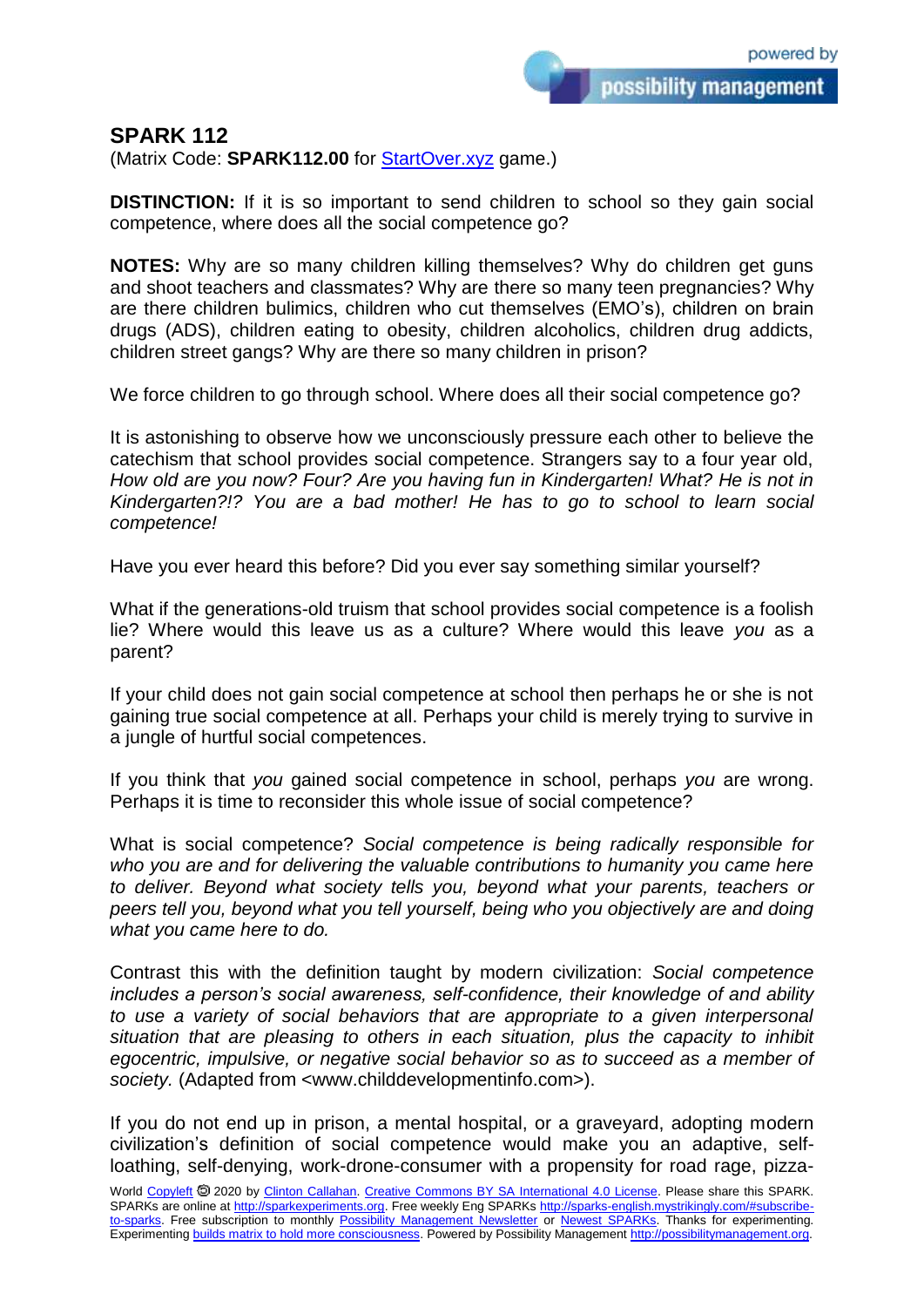and-ice-cream binges, credit-card shopping sprees, a handful of pharmaceuticals for breakfast and a soaring monthly psychotherapist bill.

## **EXPERIMENTS:**

This experiment is to seriously engage a self-designed long-term program to develop social competence more aligned to your archetypal birthright as a woman or a man.

This experiment is to take actions that expand you beyond modern culture schooling. This means you will unlearn as much as you learn. Unlearning can be painful. It can release repressed memories and feelings about intuitively knowing long ago with certainty that something was wrong but deciding to endure it in order to survive.

By doing this experiment you give yourself entirely new of options so that your future can be different from your past. If you authentically commit to this experiment, you give your children new possibilities for their future too.

Modern culture schools teach classes in reading, writing, arithmetic, history, science, language and social studies. Gaining next culture social competence is a further education. Next culture classes include memetic engineering, sustainability, matrix building, conscious feelings, Box mechanics, conscious theater, space pilot training, emergence, well being, creating vision, social competence and archetypal relationship. You will read certain books and websites, watch certain films and YouTubes, take certain workshops and trainings, and do certain experiments and processes. You will attend and eventually source your own ongoing weekly study and practice groups in your home.

You can find specific suggestions for gaining next culture social competence online at [http://culturetoculture.mystrikingly.com.](http://culturetoculture.mystrikingly.com/)

Here are a few starting points to consider. Next culture social competence functions in the following distinctions:

- 1. **SPARK112.01** You have a Box and you are not your Box. Your partner has a Box and they are not their Box. Organizations, religions, companies, neighborhoods, clans, nations and races are all Boxes that function according to the unconscious *I'm right* – you're *wrong* survival principles of Box Mechanics, and yet they have the potential to function as the space through which Bright Principles can do their work in the world. You have the social competence to call the Bright Principal potential into functional reality in each three seconds.
- 2. **SPARK112.02** You have a Gremlin. Your partner has a Gremlin. Organizations are often directed by Gremlins. Gremlin is neither good nor bad. Gremlin creates and feeds on low dramas and serves unconscious purposes. Part of your initiation into adulthood is gaining absolute and permanent clarity about your own True Purpose and your Gremlin's Hidden Purpose, and includes putting your Gremlin on a diet that you determine. Anyone operating without these clarifications is not adult. Through making your Gremlin's purposes conscious you can use your Gremlin for going consciously nonlinear and creating extraordinary results regardless of the circumstances.